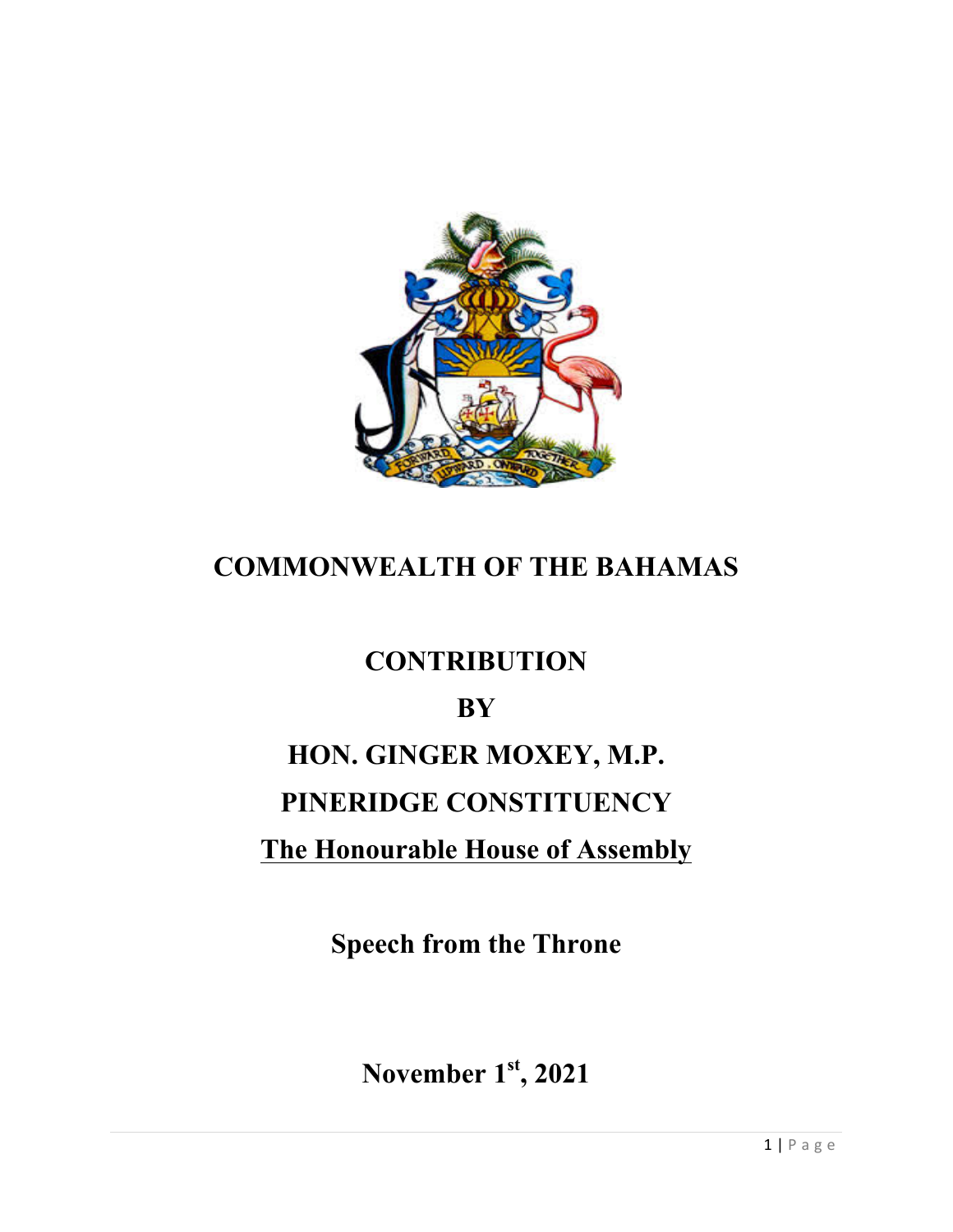**Madam Speaker** and Colleagues of this honourable house, Good Evening. 

It is with great humility and gratitude that I rise for the first time in this honourable place, on behalf of the **resilient people of Pineridge**. To God be the Glory; Great things He hath done!

**Madam Speaker,** with your leave, I would like to thank the wonderful constituents of Pineridge for their overwhelming support in the recent general election; and to express my gratitude for the confidence they have demonstrated in me and my ability to represent them in this honorable chamber. Make no mistake, I recognize the magnitude of the task set before me, and consider it an awesome responsibility. There is an enormous amount of work to be done. I have no misconception about the gravity of the situation before us. Although times are challenging, I would like to assure the residents of Pineridge that **I have your back** and I will give it my all. I will leave no stone unturn when it comes to matters that affect your lives, and the lives of your families. I will work tirelessly to improve your conditions, and to fulfill the promise I made to you to **inspire hope, enable opportunities, and deliver results**. 

**Madam Speaker,** I would like to say a special thank you to my family, campaign manager, coordinators, executive team, office staff, and hundreds of dedicated volunteers and like-minded servant leaders, who partnered with me during my political campaign, and continue on today. Thank you all for the love and kindness, the energy, and the unwavering support.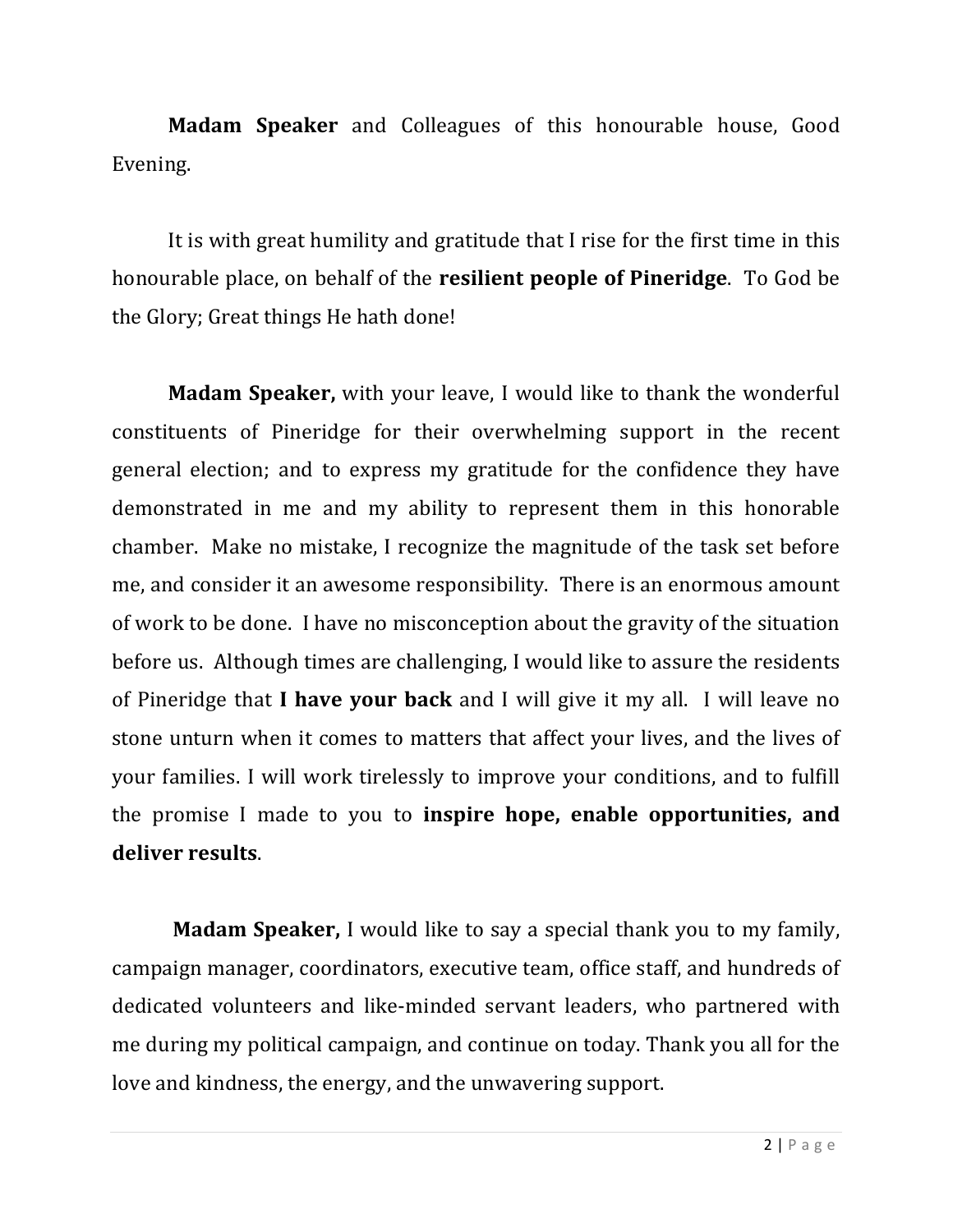**Madam Speaker,** recently we held our 1<sup>st</sup> Pineridge Constituency Entrepreneurship Seminar, which included sessions in marketing, branding, funding, providing stellar customer service and the legal aspects of ownership, for interested Pineridge residents. The seminar was booked to capacity, as our people look for opportunities to advance themselves. The next one will be held very soon. We also had a powerful thank you church service for the residents of Pineridge last Sunday, and a 'Breast Cancer Awareness Seminar' where residents spoke one-on-one with medical professionals.

**Madam Speaker,** through you I wish to advise residents to stay tuned to our 'Ginger for the People' social media pages for information about upcoming programs and events. We have a 10 point action agenda for Pineridge, which my team and I intend to carry out over the next five  $(5)$ years. I also wish to advise residents that I will be available for office hours beginning Friday, November  $5<sup>th</sup>$ , 2021 at 4:00pm – 8:00pm. Please contact the constituency office to secure an appointment.

**Madam Speaker,** we are working on an aggressive agenda to get speed bumps, street signs and lighting installed, and road works commissioned, in communities throughout Pineridge. Also, many of our programs listed under our 10 Point Agenda for Pineridge are in advanced stages for launch. We will work simultaneously to bring relief, create opportunities and enhance the lives of Pineridge residents.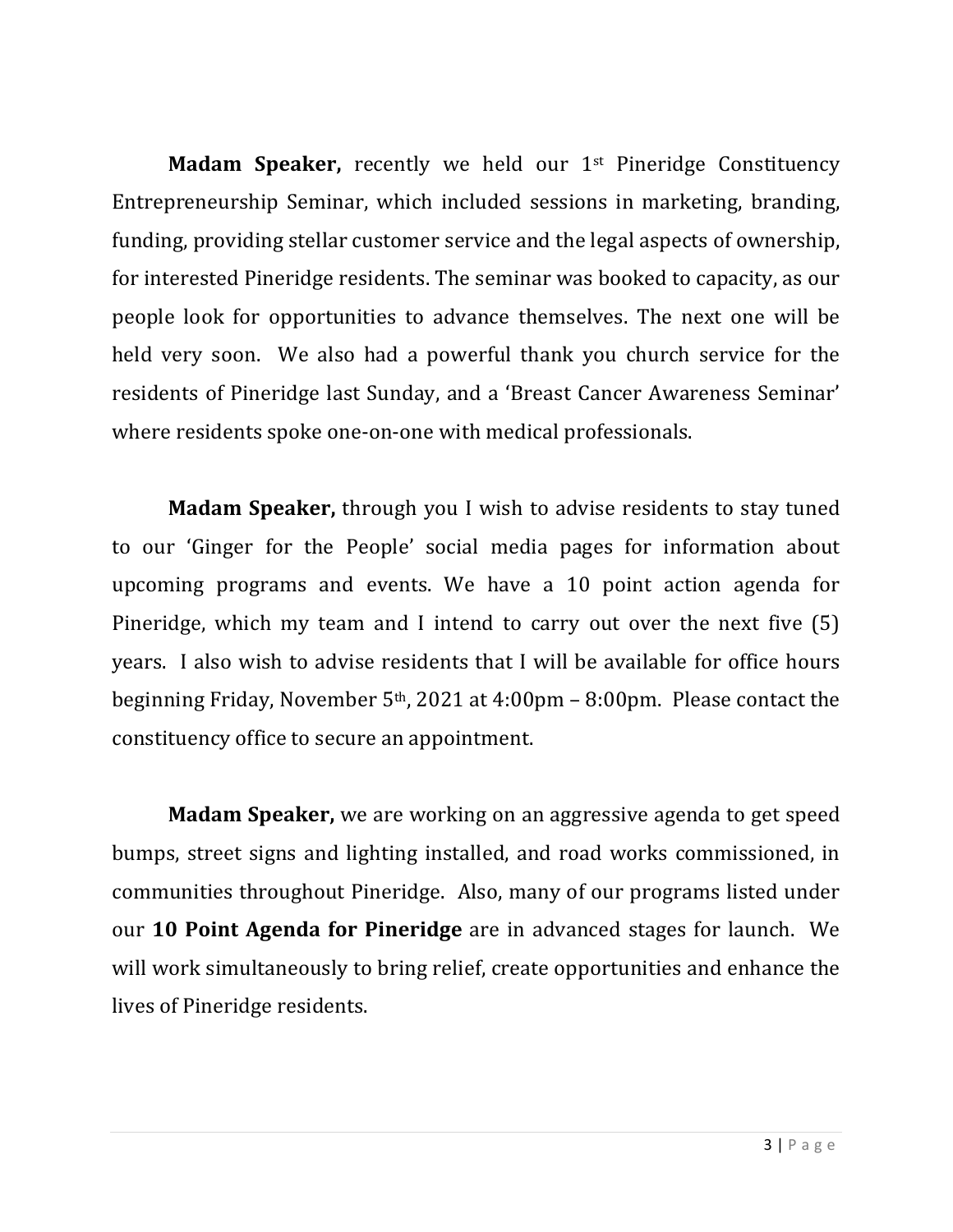**Madam Speaker,** I too congratulate you on your election as Speaker of this Honourable house. And forgive me in advance for how many times I will say **'Madam Speaker'** but it gives me so much joy. This is so significant as you are the second woman to hold such an office. I also wish to congratulate all my parliamentary colleagues for securing their seats in this honourable place, especially my six  $(6)$  female counterparts and political sisters. This is certainly a new day!

**Madam Speaker,** I wish to also thank His Excellency Sir Cornelius Smith for delivering such an impactful speech at the opening of Parliament on Wednesday October  $6<sup>th</sup>$ . The Speech from the Throne outlined many of our administration's innovative policies, as well as its plans to address the challenges that we face.

**Madam Speaker,** as stated in "Our Blueprint for Change," what we saw happen in our country over the past four and a half years is an indication of what goes wrong when there is no vision, no plan, and no execution strategy. But it's a new day! And I am excited to be a part of a team of servant leaders who have worked from Day One with a dynamic vision; a strategic plan; and a robust execution strategy to address the needs of the Bahamian people, who will finally be able to say "It's indeed the people's time!"

That being said, **Madam Speaker**, I express my appreciation to the Honourable Member for Cat Island, Rum Cay and San Salvador for the confidence he expressed in me by appointing me as the first female Minister for Grand Bahama. As a resident of Grand Bahama and a business owner, I am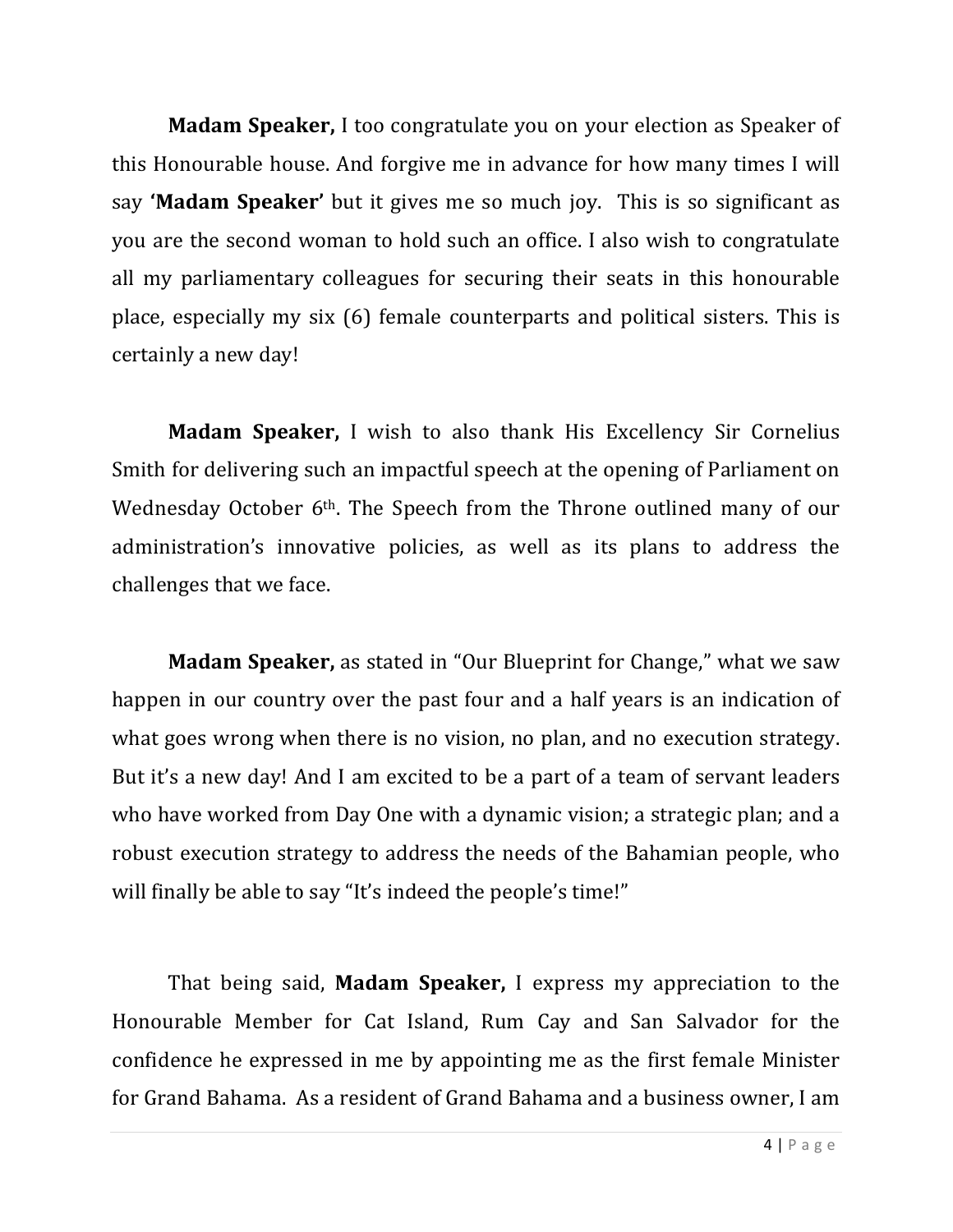well aware of the challenges that we have faced over the past two decades and the work that needs to be done to recover, rebuild and revolutionize our island and economy. I pledge to do the people's business, and to utilize every resource at my disposal to get the job done!

**Madam Speaker,** I believe in 'Partnerships for Development' and in order to truly move Grand Bahama forward, this will be the philosophy by which I serve. These partnerships call for a collaborative effort and unity; as we are all in this together. The Ministry for Grand Bahama is tasked with coordination and liaison with other Ministries to get the job done. It is also the Ministry that manages the relationship with The Grand Bahama Port Authority, and the revitalization and promotion of Grand Bahama as a tourism and industrial center. My Ministry is also responsible for the promotion of agricultural development, advancement of health and educational infrastructure, and the promotion of employment and entrepreneurial opportunities. My Ministry is also tasked with the development of the Grand Bahama International Airport and community rehabilitation and restoration in East and West Grand Bahama.

**Madam Speaker**, as we can all see, my Ministry is grounded in 'Partnerships for Development,' working together, building alliances for success, with the ultimate goal of ensuring that Grand Bahama Island excels. Without it, our efforts will be futile. So, I implore the Honorable Members of this House, to join me, as we collectively take Grand Bahama to the next level of success.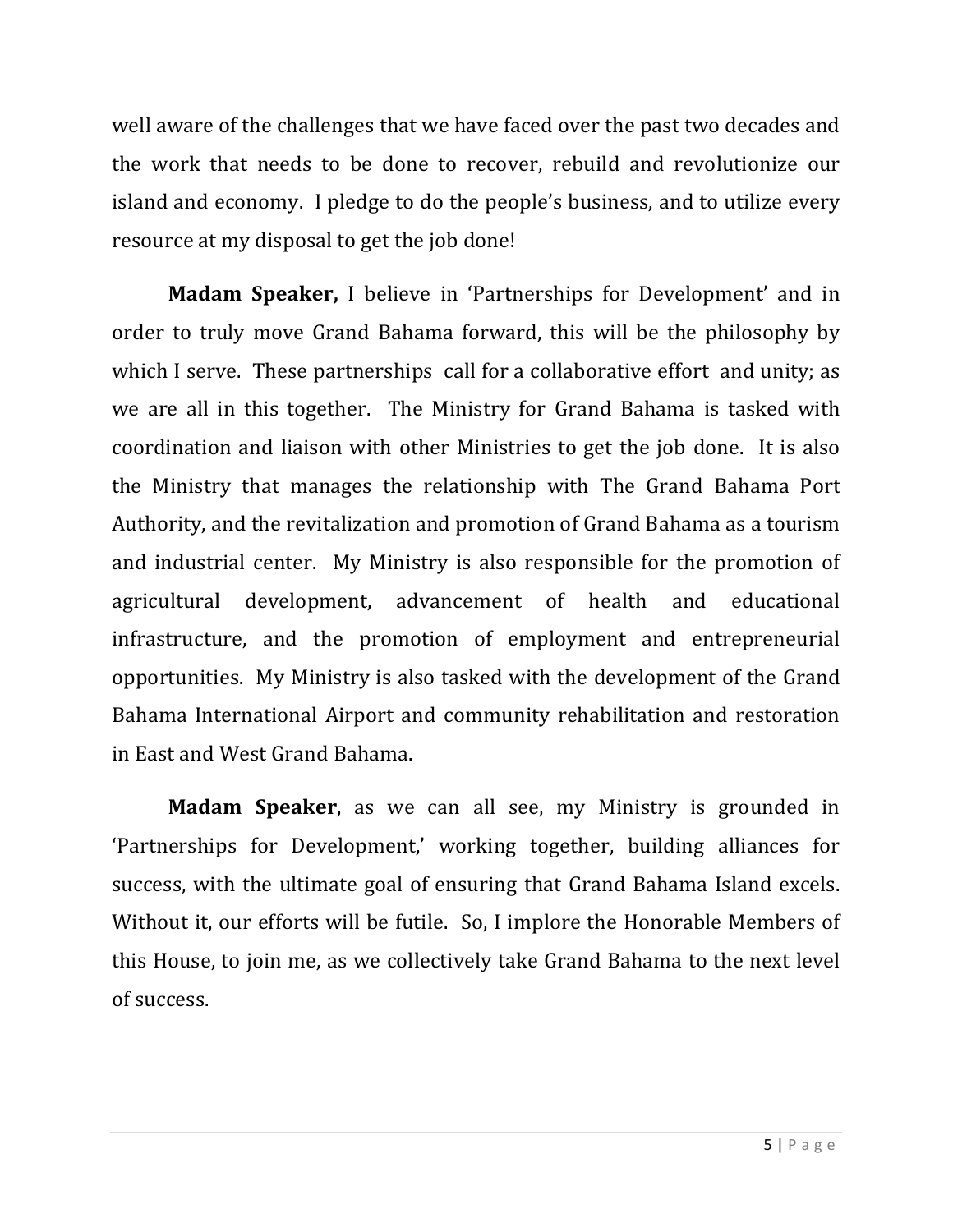**Madam Speaker,** The speech from the Throne' clearly demonstrates the way forward as it focused on a number of matters that have been affecting the people of Grand Bahama that require immediate attention.

Firstly, **Madam Speaker**, as I would've echoed many times before, the people of Grand Bahama are hurting, some hopeless, many need a roof over their heads, they need food, basic necessities, and opportunities to make money to pay for it all. Many are without power, water and other utilities while others still have tarps on roofs since Dorian.

For this reason, **Madam Speaker**, this administration's commitment in the Speech from the Throne to "introduce measures that will bring immediate relief to the Bahamian people and to businesses" is of utmost importance at this time. The Member for West Grand Bahama and Bimini and the Member for Marathon will lay out their plans for Social Services and Urban Development when they speak on Thursday. My Ministry will work closely with this Ministry to eliminate the high levels of suffering throughout Grand Bahama. Our collective mandate is to bring relief to the many who have lost their jobs, their homes, and now struggle daily to survive.

**Madam Speaker,** the people of Pineridge are happy about the amendment to the VAT Act, which will lower the rate of VAT across the board to 10 percent. Our seniors are also thrilled about their increase in pension. Our people are also excited about the proposed increase in minimum wage, as well as the phase-in of a livable wage. The reintroduction of the RISE Card is also a big win for the most vulnerable in our communities.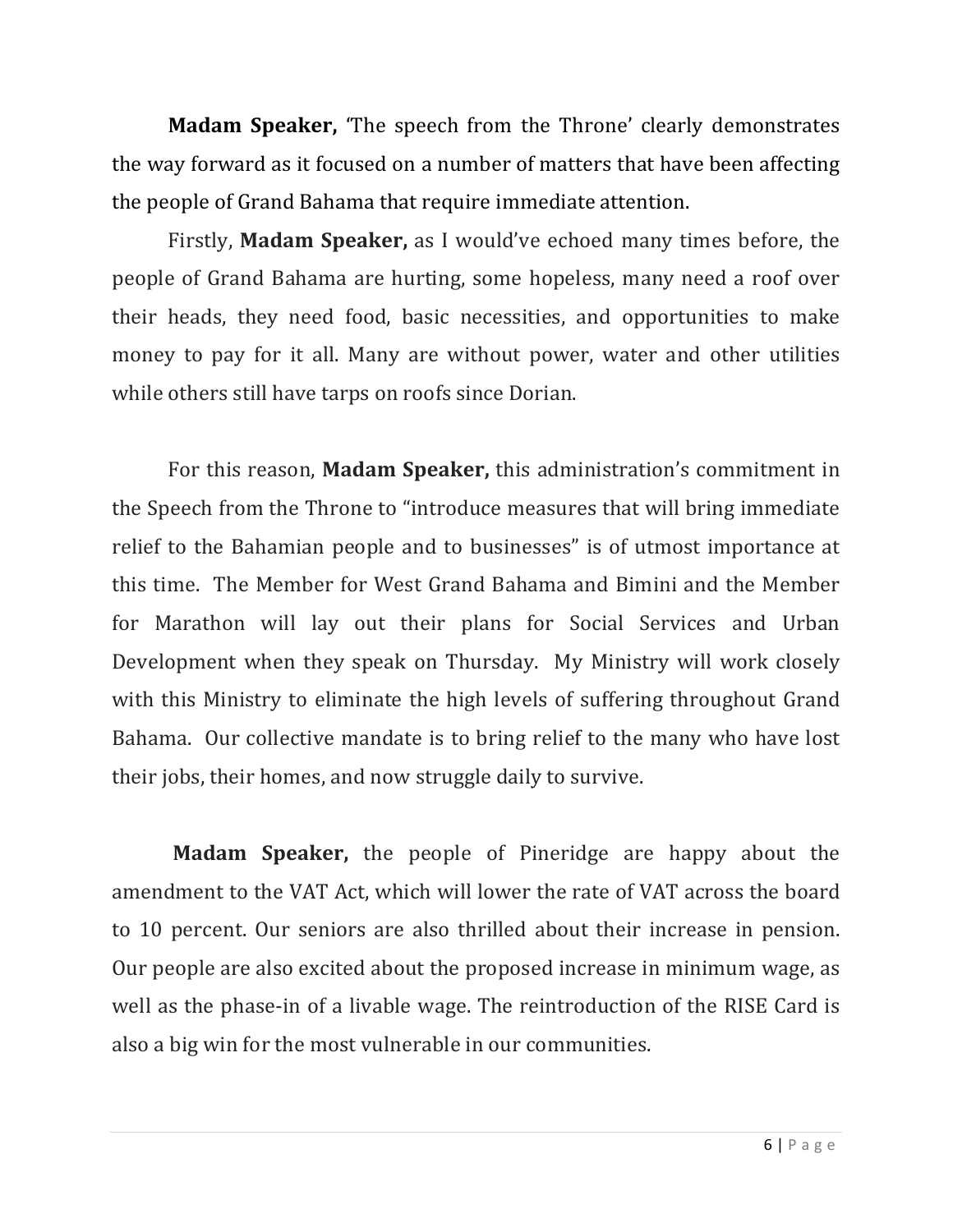**Madam Speaker,** within a few days of this administration's return to office, the Grand Bahama Power Company (GBPC) officially made an application to The Grand Bahama Port Authority (GBPA) for a rate adjustment. This administration made immediate inquiries, expressed our deep concern, and took swift action. Many residents also expressed their frustration with the thought of being further burdened in a time that they can barely afford to keep their lights on.

**Madam Speaker,** we made it clear that while we understand that the filing is a part of an established regulatory framework, we will not support any rate increase on any portion of the customer base on Grand Bahama Island at this time; as it is our firm position that the people of Grand Bahama should not be further burdened on the heels of the economic stagnation caused by Hurricanes Matthew and Dorian, which was compounded by the global pandemic.

**Madam Speaker,** with your leave I want to let the people of Grand Bahama know that this administration will ensure that our policies demonstrate a level of compassion for the plight of our people and businesses; and will encourage corporate Grand Bahama to do the same. It's a new day; and Grand Bahamians will finally experience relief after being neglected for four and a half years from an administration that they gave five  $(5)$  seats to in 2017.

**Madam Speaker,** two weeks ago, I, along with The Member for Fort Charlotte and Minister of Works and Utilities, and senior technical officers of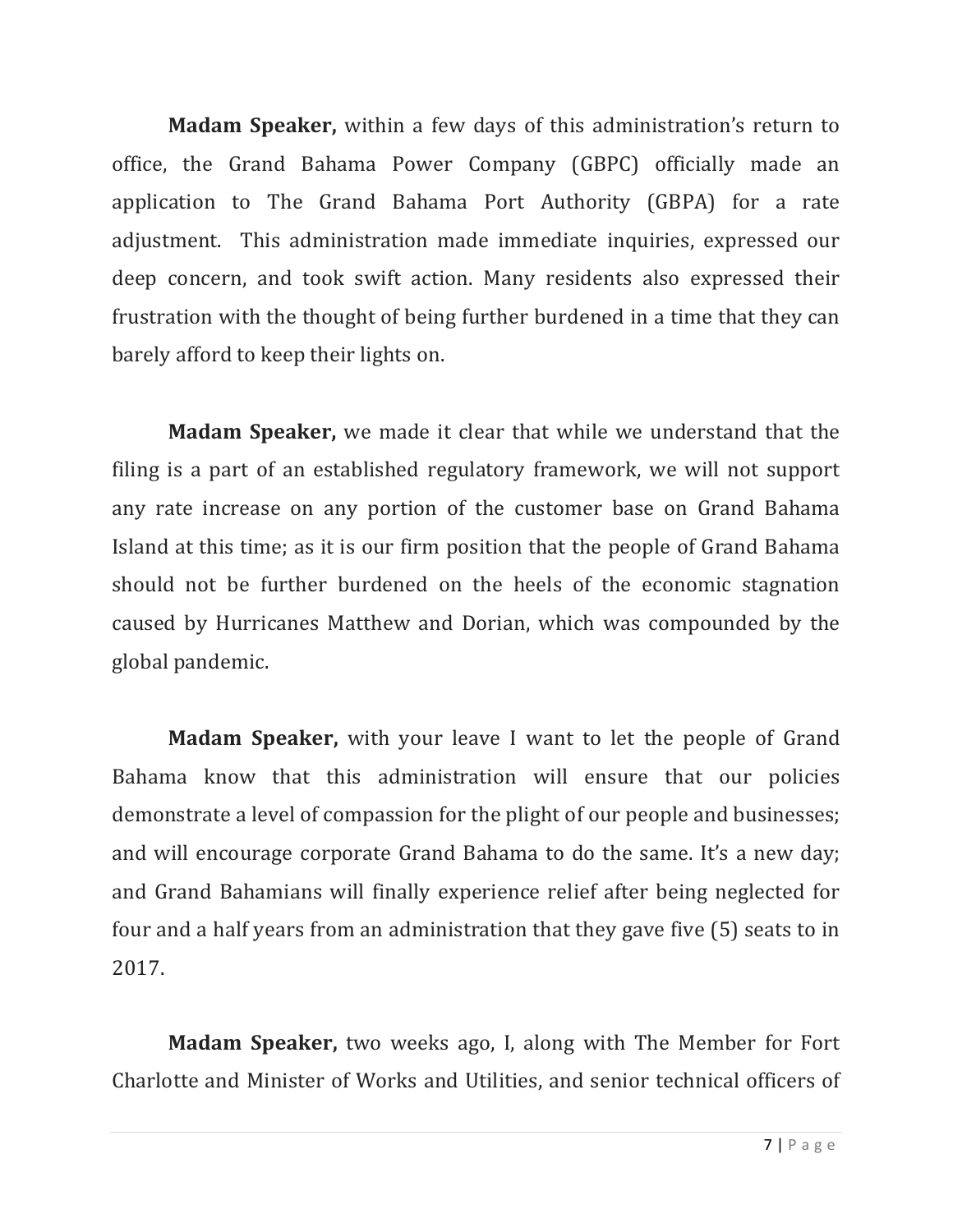his Ministry, as well as the Member for East Grand Bahama, toured the communities of East End, which were ravaged by Hurricane Dorian. It was disheartening to view firsthand the horrible conditions and disrepair of so many of the public facilities, including schools, and to speak directly to residents and local government officials who echoed the need for immediate intervention. We committed to assisting to rebuild their communities and to ensure that the people of these areas receive the attention that they so rightfully deserve from our caring government. Last Thursday, I had a followup meeting with the East Grand Bahama District of Local Government, to progress their agenda.

**Madam Speaker,** as a member of a compassionate government, I was pleased to announce this administration's Special Economic Recovery Zone (SERZ) Amendment, which will allow persons who lost their vehicles during the storm to import a replacement vehicle duty-free, as well as to transport their vehicles to other islands without having to pay custom duties.

**Madam Speaker,** with this amendment, persons whose applications were previously approved but were not used before the expiration date, can now use this approval to import their vehicles duty free. In addition, new applicants on Grand Bahama Island can apply at The Ministry for Grand Bahama.

**Madam Speaker,** in 'Our Blueprint for Change,' this administration pledged "to provide committed leadership to address the needs of disaster victims..." The SERZ amendment is a first in a number of relief measures that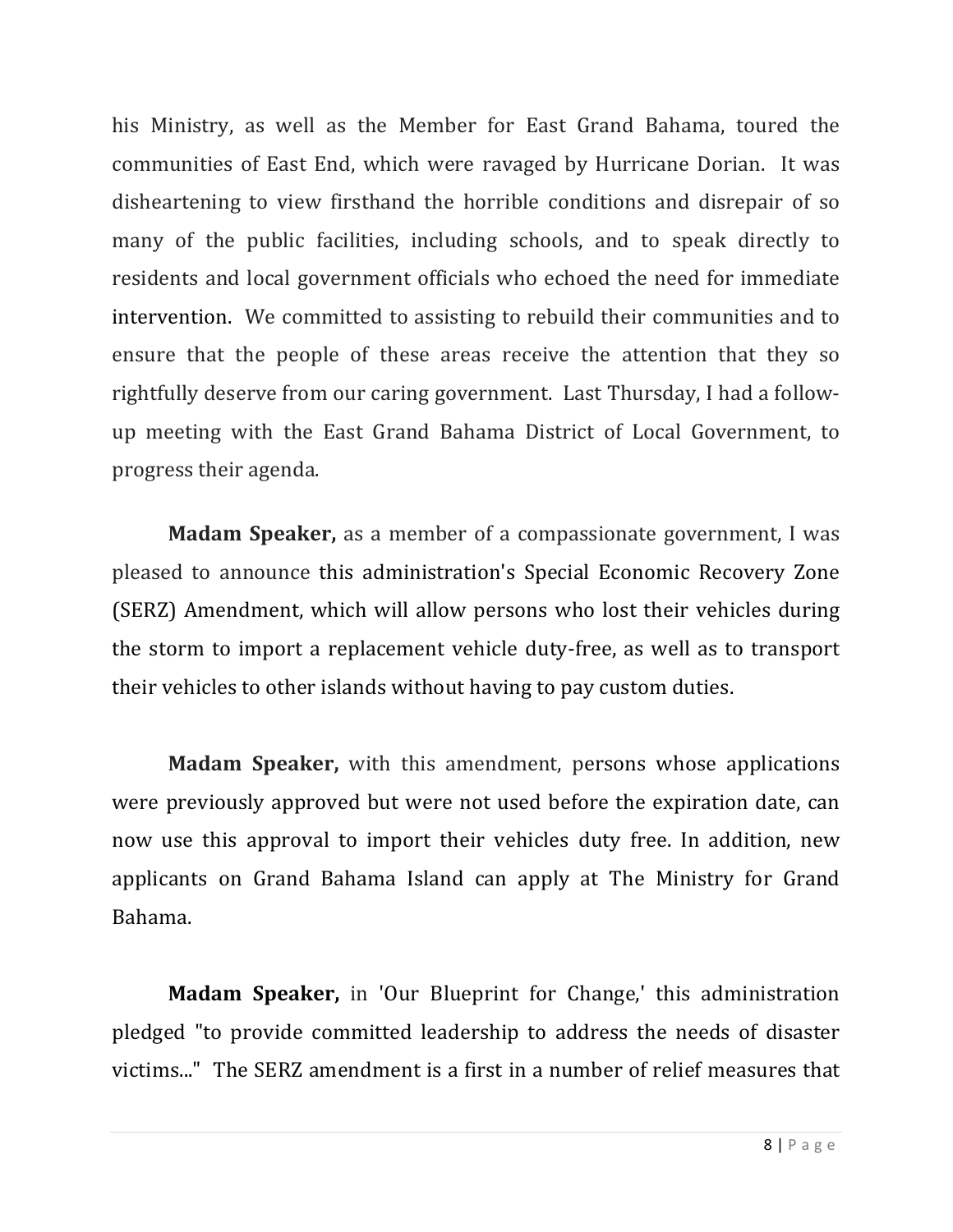this administration made happen to provide immediate relief for the people of Grand Bahama. 

**Madam Speaker,** a number of residents have already contacted my ministry and will take advantage of this opportunity.

**Madam Speaker,** in the Speech from the Throne the Davis Administration committed to building a new hospital on the island of Grand Bahama through public-private partnerships. This is welcomed news for our island, since residents have decried the need for a proper tertiary medical facility and have had to travel to the capital to receive treatment, for years.

**Madam Speaker,** recently I had a meeting with representatives from Doctor's Hospital, who have committed to build and open a state-of-the-art medical facility, located on the Mall Drive, downtown Freeport.

**Madam Speaker,** this multi-million dollar investment will not only provide hundreds of training and employment opportunities for Grand Bahama, but will expand our medical tourism product, and provide Grand Bahamians with the options for receiving specialized health care services that have been nonexistent on the island.

**Madam Speaker,** two weeks ago I toured the site for the new Doctors Hospital, and was also apprised of plans to establish an Access Care facility in Eight Mile Rock for family medicine practice, as well as dialysis services.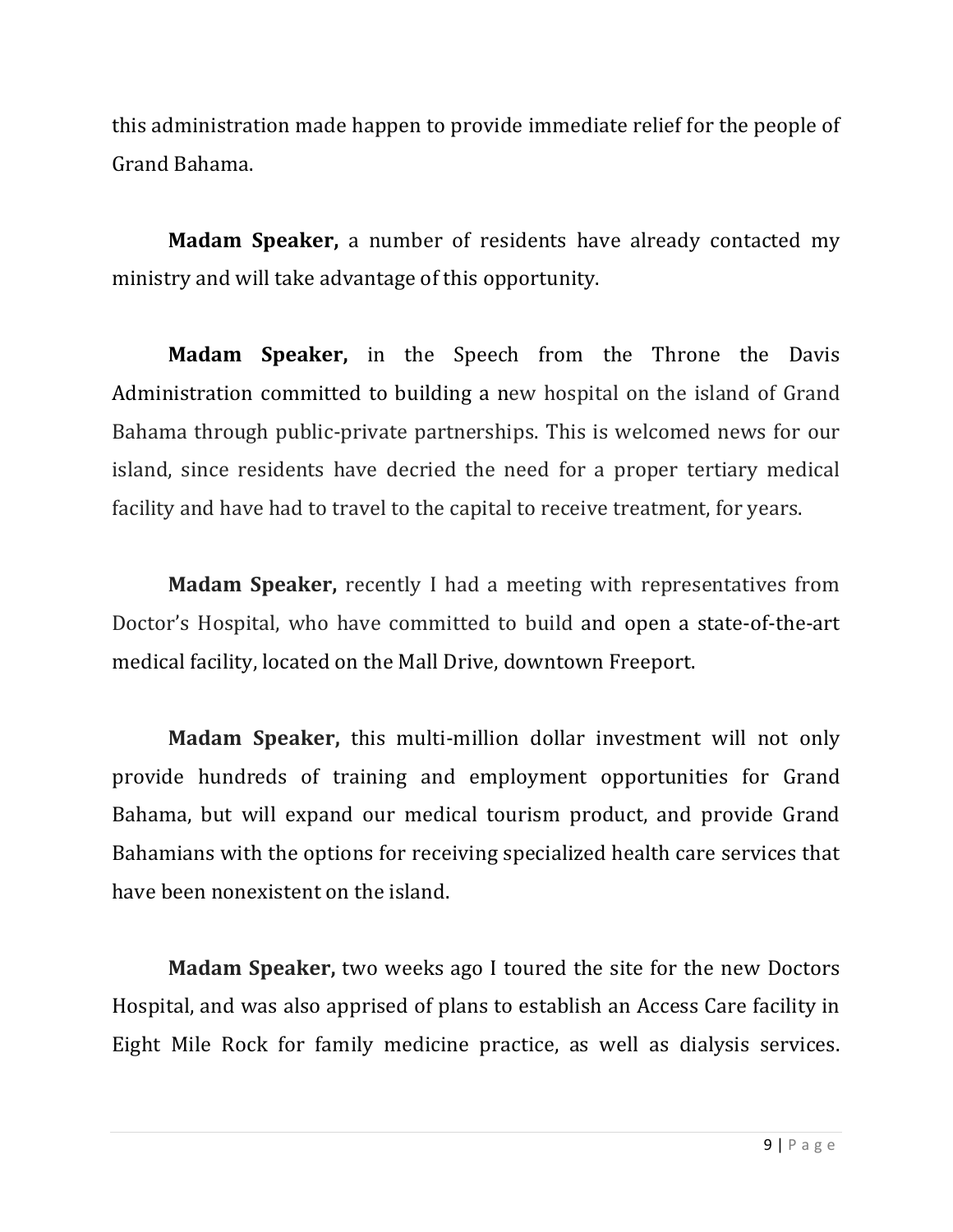There will also be Stat Lab at this facility in West Grand Bahama that opens in January, 2022.

**Madam Speaker,** I met with representatives of the breast cancer survivor support groups "In The Pink" and Mammography Access Program (MAP), during which they lamented the lack of available treatments on the island of Grand Bahama. I am elated, therefore, that the Doctors Hospital 'Flagship' facility in Freeport will open next Fall, and that women on Grand Bahama will have access to state-of-the-art equipment, and be able to receive medical care without having to travel to the capital.

**Madam Speaker,** I look forward to the completion of this project, and the positive impact that it will have on our economy, our healthcare system and our people! But I also assure the people of Grand Bahama of this administration's commitment to the advancement of healthcare on our island.

**Madam Speaker, I, along with the Member for Tall Pines, and Minister** of Health and Wellness have met with Grand Bahama Health Services executives to discuss the challenges, as well as the way forward to address these challenges in the shortest time frame.

**Madam Speaker,** I wish through you to acknowledge and recognize the healthcare workers on Grand Bahama. Our front line workers, having experienced loss themselves, persevered through Hurricane Dorian, the pandemic, and poor working conditions to offer stellar services to their fellow Grand Bahamians. I commend you and I assure you that I will work tirelessly to ensure that your working conditions are enhanced.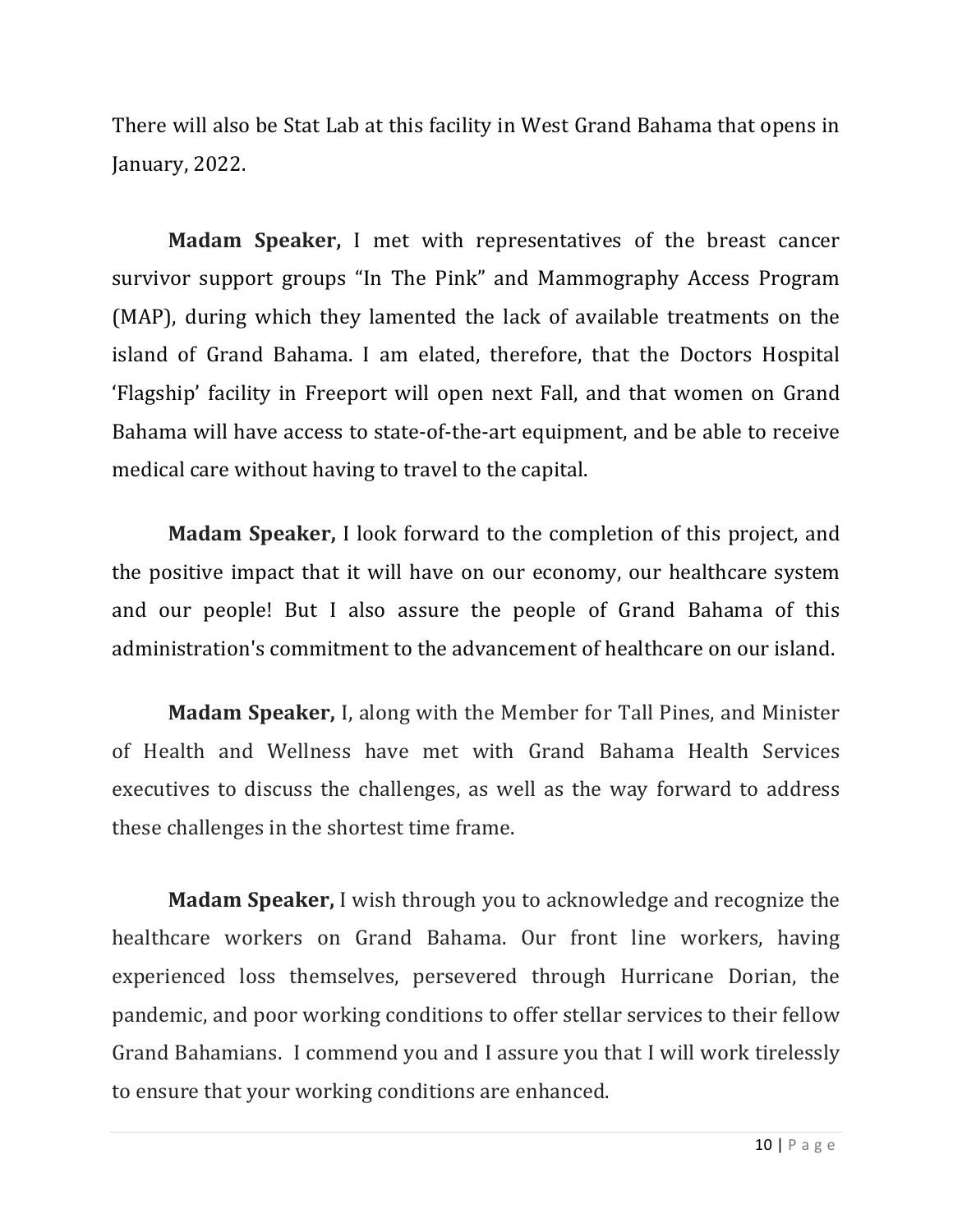**Madam Speaker,** the Speech from the throne also expresses this administration's mission to "promote Grand Bahama to harness the power of the maritime industry." As we are all aware, the island of Grand Bahama is known for its industrial sector, which is home to a number of maritime operations including The Grand Bahama Shipyard, which provide substantial revenue for the island, as well as hundreds of jobs. The Shipyard is currently undergoing three hundred fifty million dollar  $($350,000,00)$  in reinvestment that bodes well for Grand Bahama Island, at large.

**Madam Speaker,** during our last administration, the Grand Bahama Shipyard Employment Program was established with the goal of training, certifying and employing six hundred (600) Bahamians to replace expatriate workers at the facility. Up to May, 2017, two hundred and fifty  $(250)$ Bahamians were trained and employed at the G.B. Shipyard, which was a remarkable accomplishment. The program was discontinued in 2017; but as job creation is one of our top priorities, it is this administration's plan to facilitate training, certification and placement for tradesmen. The work to recover, rebuild and revolutionize this initiative has already begun, since this is what happens in a new day!

**Madam Speaker**, in the Maritime Industry, Bahamian entrepreneur and Pineridge Businessman, Mr. Elbert Hepburn is doing something amazing. He has created a 'Maritime Training Institute' to introduce the world of maritime to the young people of Grand Bahama. I applaud Mr. Hepburn for this exciting initiative, and have partnered with him for a program called 'Maritime 101'.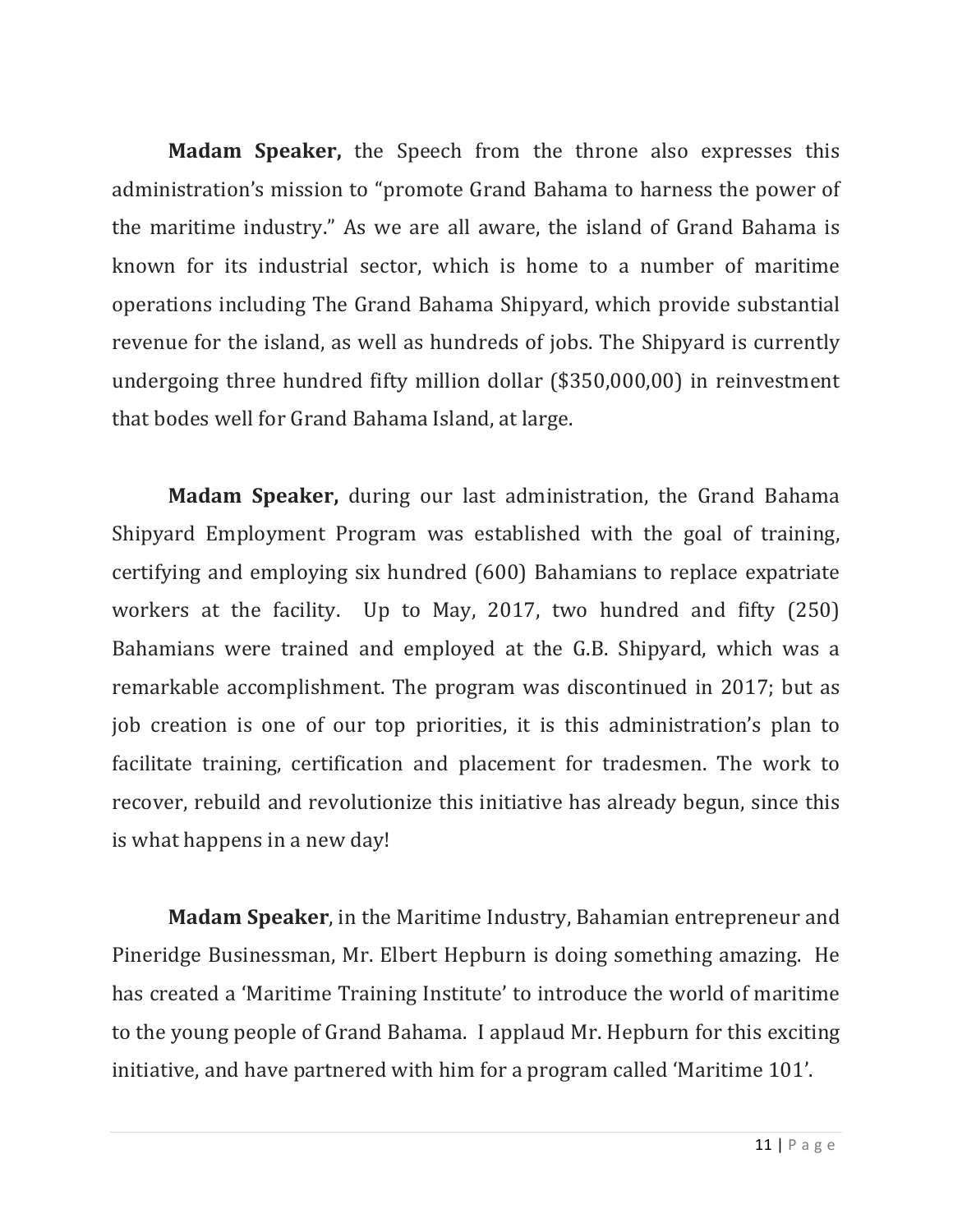**Madam Speaker,** while I am on the topic of Maritime, I beg leave to congratulate Coral Vita, a Grand Bahama based enterprise, on winning the Earthshot Prize; a global climate change project established by the Duke and Duchess of Cambridge.

**Madam Speaker,** Coral Vita was the winner in the "Revive Our Oceans" category for its contributions to the restoration of coral reefs by growing resilient, sustainable coral and replanting them for further growth and reproduction in their natural habitat.

**Madam Speaker,** this administration is committed to making Grand Bahama the Resilience Center for the Caribbean by building 'just-in-time' logistics and transshipment capability for distributing equipment and supplies in the aftermath of natural disasters. Having experienced so many devastating hurricanes, we are well-positioned to lead the way, as the gateway for the region. 

**Madam Speaker,** the Speech from the throne further indicates that this administration will capitalize on the ongoing successes of the industrial sector on Grand Bahama and use the investment arm of the Ministry for Grand Bahama to create a one-stop shop to attract new local and direct foreign investment.

**Madam Speaker,** within our last term of office, we leveled the playing field for residents and business owners in East and West Grand Bahama and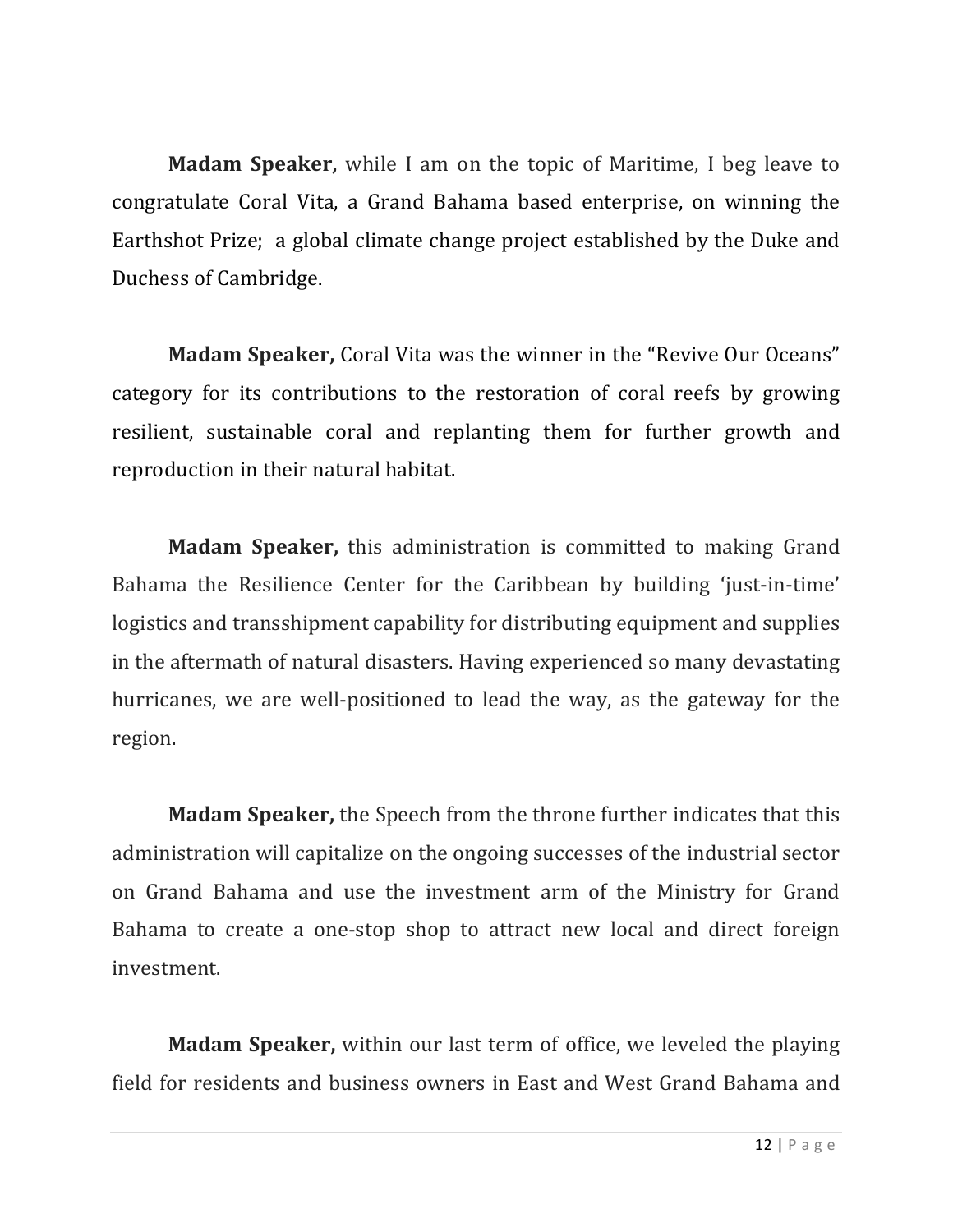all areas outside the Port Area, by way of an amendment to the Tariff Act in July 2014. Because of this amendment, business owners in the "outskirts" of Freeport were able to receive similar benefits as Licensees of the Grand Bahama Port Authority.

**Madam Speaker,** it is our expectation that many other Grand Bahamians will take advantage of this initiative, save thousands of dollars through concessions, reinvest these savings, expand their business, and create more jobs for Bahamians in the outlying settlements.

**Madam Speaker,** on his first official visit to Grand Bahama, The Honourable Member for The Exumas and Ragged Island expressed his commitment to finding a solution to the Grand Lucayan mess created by the former administration, as well as providing concessions to encourage domestic and foreign direct investment in the island of Grand Bahama. I look forward to, in collaboration with the Member for Garden Hills, introducing a number of initiatives to support and grow the cultural and creative economy on Grand Bahama, which I believe will stimulate investment.

**Madam Speaker,** the Speech from the Throne also echoed this administration's commitment to re-launch and formalize the "Sports in Paradise" programme, to encourage major international sports federations and leagues to use The Bahamas as a base.

Therefore, **Madam Speaker**, I am so pleased that the Member for Garden Hills and Minister of Youth, Sports and Culture came to Grand Bahama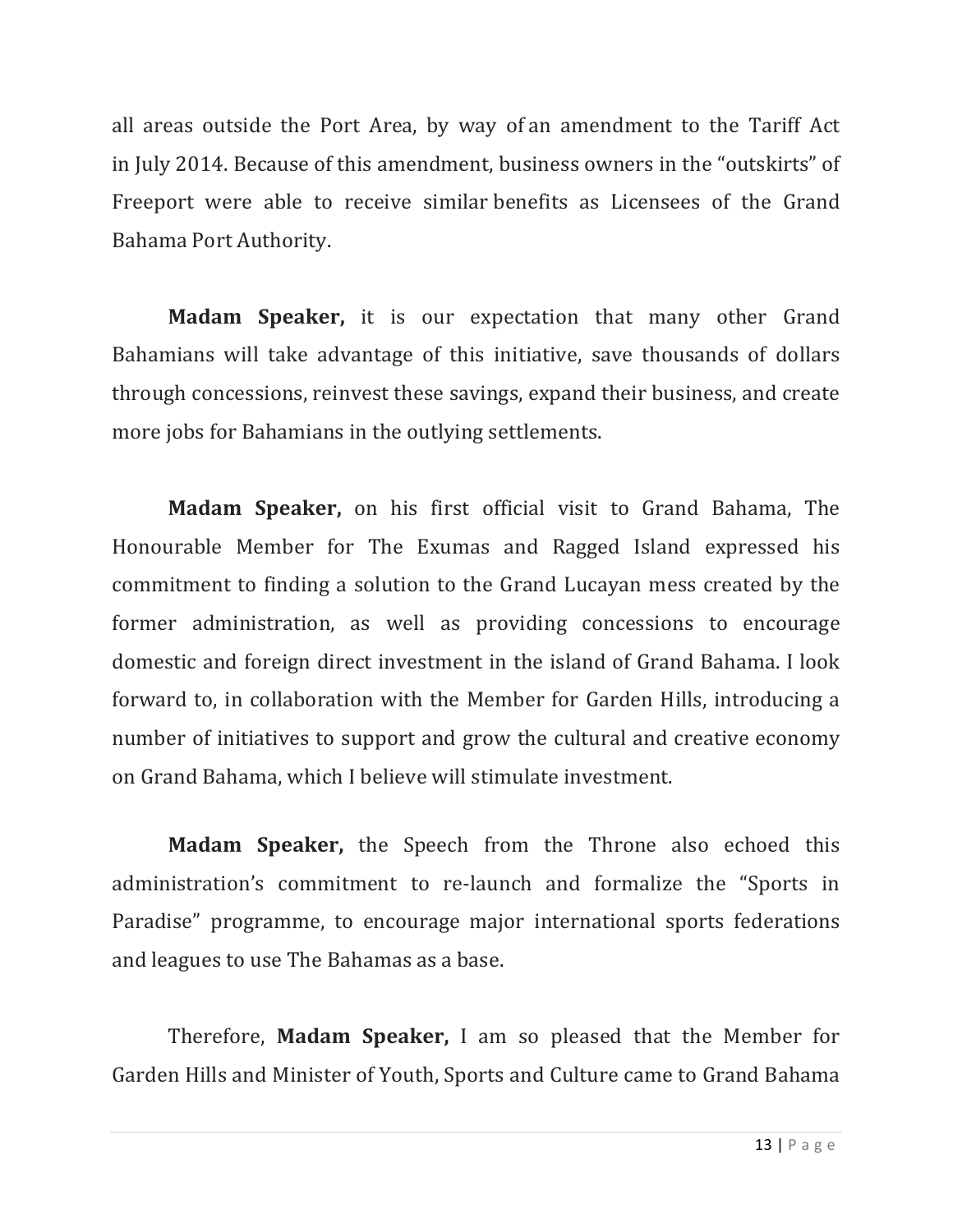to assess the state of our sporting facilities. I am excited about the proposed construction of a multipurpose sporting facility and shelter, which will not only service local athletes, but will attract and house world class events. It will be a new day for sports and for tourism on our island!

**Madam Speaker,** while I am on the topic of sports, with your leave, I would like to congratulate Jonquel Jones, a native of West Grand Bahama, who won the title of 2021 Most Valuable Player (MVP) of the WNBA. This is a spectacular milestone in Jonquel's career; and is a testament to her talent, determination, and dedication. Jonquel, we are so proud of you, we salute you, and we wish you all the best.

**Madam Speaker,** in the 'Speech from the Throne' this administration pledged to expedite the development of an airport on Grand Bahama, through Public Private Partnerships.

**Madam Speaker,** this is welcomed news for the people of Grand Bahama as we have not had a fully functioning airport since the passage of Hurricane Dorian. The people are looking forward to a redeveloped airport with our much-needed preclearance facilities. As you Honourable Members have all heard, the Member for The Exumas and Ragged Island has assured us that this is a priority under his portfolio. Our tour of the airport and control tower reinforced the need for revolutionary changes.

**Madam Speaker,** since my appointment as Minister, I have met with and continue to engage stakeholders and residents on the island. Many have expressed their agreement with our administration's commitment to focus on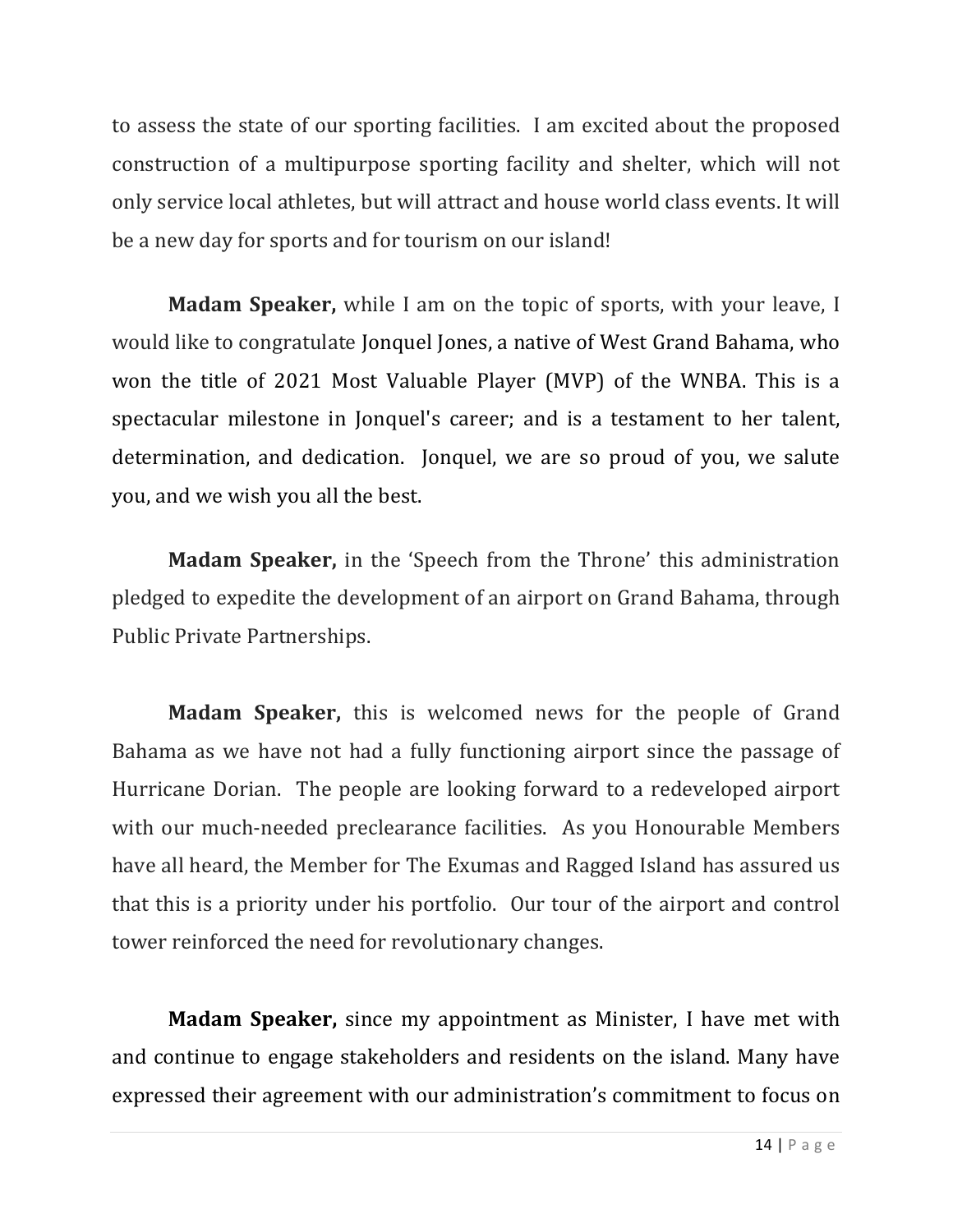the affairs of Grand Bahama through my ministry and have pledged their support of our plans.

**Madam Speaker,** I have also had meetings with a number of groups who are willing and ready to make investments in downtown Grand Bahama, which does my heart well as these align with my 'Downtown Alive' initiative as Member of Parliament for Pineridge.

**Madam Speaker,** the Downtown of a City is the heart of the City. It is where the people go. For Grand Bahama, the City is surrounded by urban communities and the way it has died tells the story of the journey of Freeport.

**Madam Speaker**, under my watch, Downtown Freeport will come alive! It will come alive to bring real culture into the city. It will allow immersive, authentic experiences that tell the Bahamian story. The Farmer's Market will offer products that makes tourist want to come. All stalls will become opened to offer Bahamian food and products. The Agricultural site next door will be redeveloped to allow new entrepreneurial opportunities. The Member for Central and South Eleuthera will be in Grand Bahama in the next two  $(2)$ weeks, as we quickly get things moving. We will assist these entrepreneurs, every step of the way, because we need this type of product to ensure that our people are able to benefit from the many visitors who will be looking for something authentically Bahamian to do.

**Madam Speaker, I** recently met with Franklyn Butler to discuss plans for the former Winn Dixie and Pantry Pride (Grand Union) properties, and toured the property. It is their intent to reopen the food store, as well as to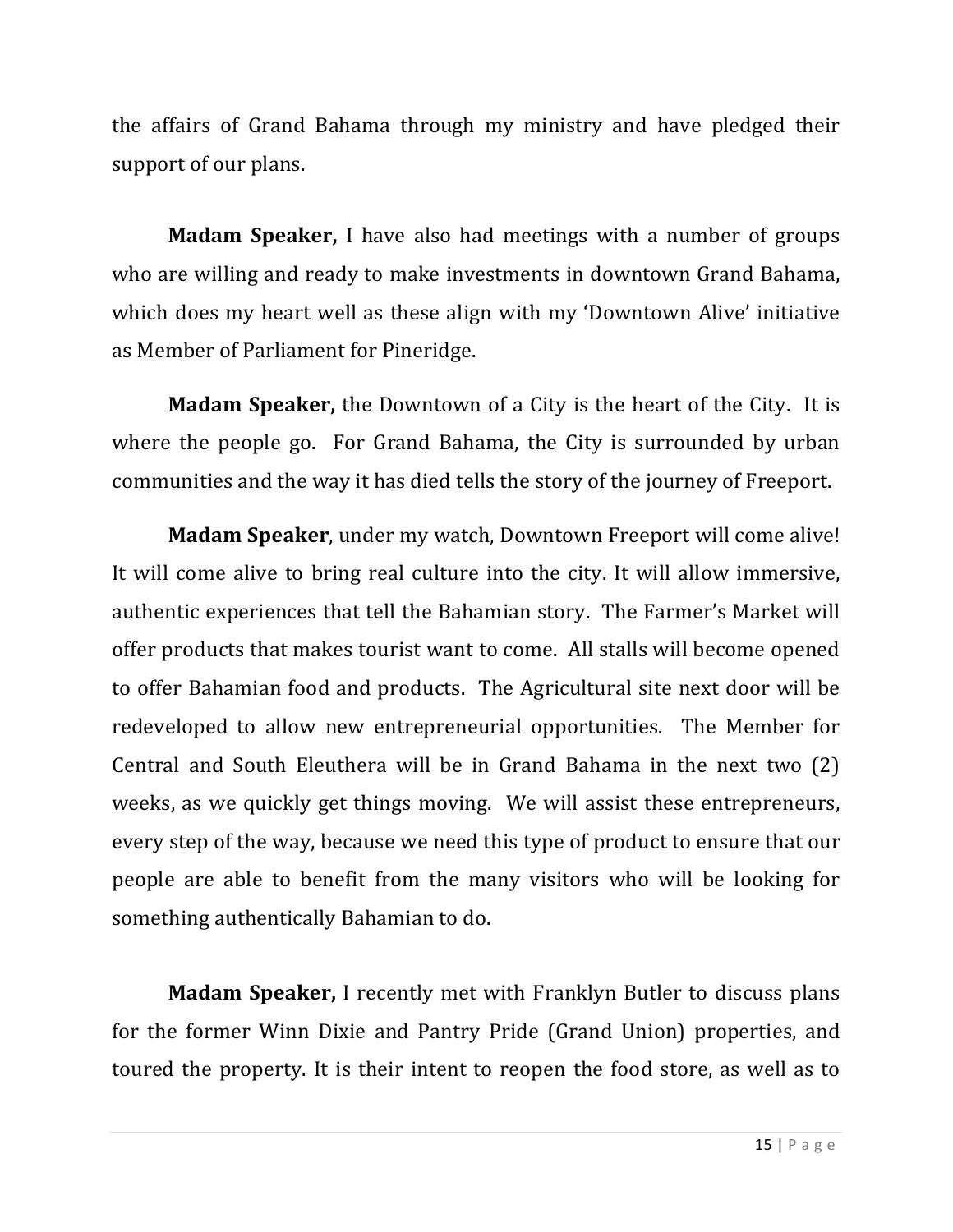provide spaces for lease for essential services. These will play a critical role in the revitalization of Downtown, Freeport.

**Madam Speaker,** I also met with Dr. Ian Strachan, Campus President of University of the Bahamas North, and his executive team. I was impressed by their resilience and desire to move forward despite the present conditions.

But **Madam Speaker**, I was even more intrigued by their wellarticulated plan to rebuild a new campus for UB North in the downtown area, while repurposing the East Grand Bahama campus, totally ravaged by Hurricane Dorian, as a research center.

**Madam Speaker,** I am delighted that within the next few weeks, an agreement will be signed and UB North will begin the process of rebuilding a state of the art campus with dormitories in Downtown Freeport!

**Madam Speaker,** I am excited about these two major projects as among other things, they will provide much needed employment and entrepreneurial opportunities for Grand Bahamians, and provide that aesthetic and economic boost that downtown has needed for a very long time. It's a new day!

**Madam Speaker,** this administration has an awesome opportunity and responsibility to put all of our innovative plans into action and begin the complex process of navigating our way out of the dilemmas we find ourselves in today.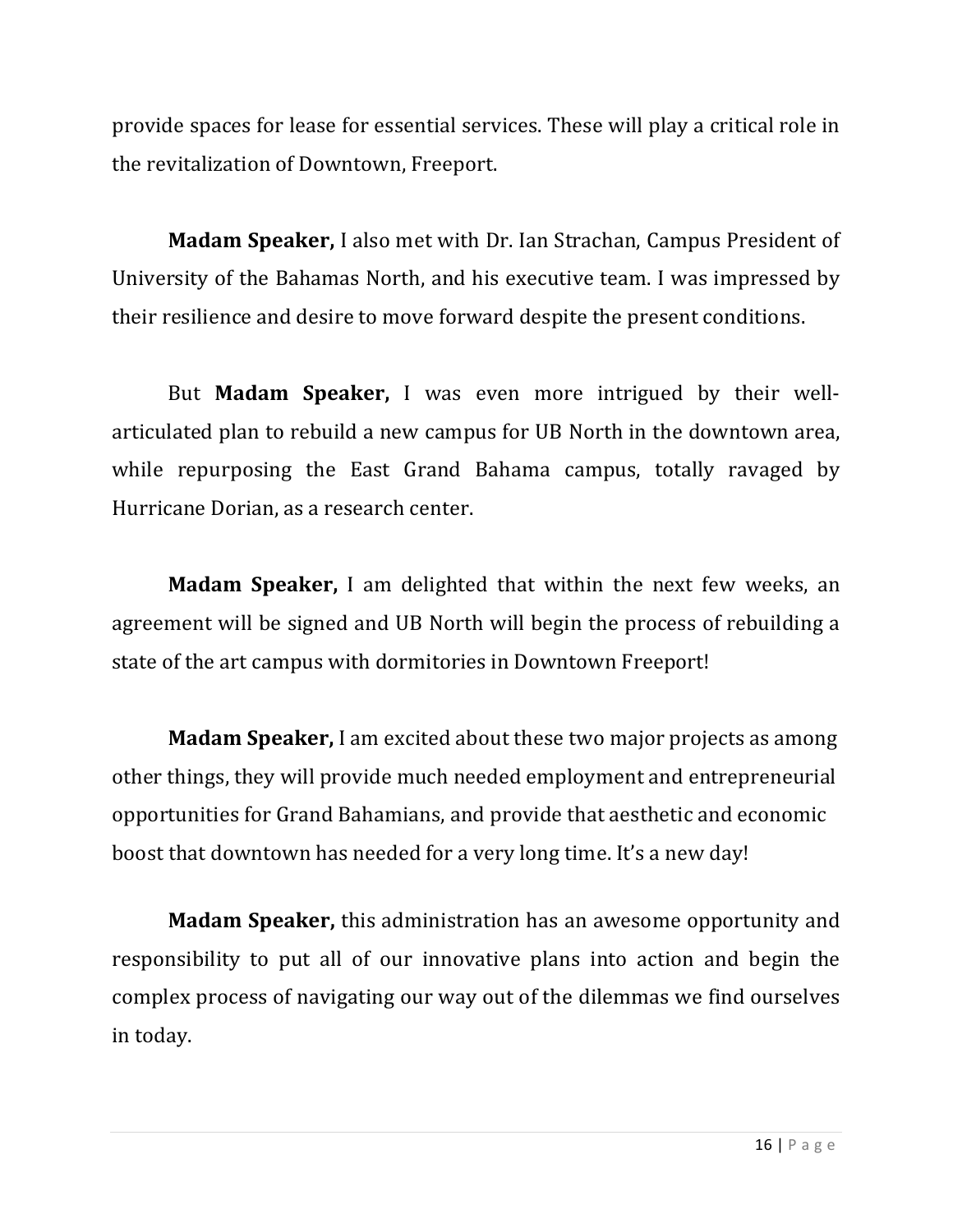**Madam Speaker,** Grand Bahama in particular, is experiencing tremendous economic challenges that could have been lessened. Nevertheless, this administration will put this country back on the right track through a commitment to execute our goals and put Bahamians first. And with unemployment at an all-time high, and youth unemployment even higher, I firmly believe that we can rebuild with resiliency through Bahamian entrepreneurship. 

**Madam Speaker,** through you, I would like to call on Bahamians who have the means, to not leave your assets passive. Yes. we have been battered and bruised, but Grand Bahama is coming back stronger than ever before. I believe that we are on the cusp of finally realizing this 'great potential' that we have preached about over the many years. My plea to you is to become involved in rebuilding a resilient Grand Bahama. My Ministry is here to assist you. We can do this together. In fact, many have already reached out, and we are truly about to revolutionize our island and our country, with empowered Bahamians taking a lead role.

**Madam Speaker,** the Member for The Exumas and Ragged Island has stated that there is interest in investment in The Bahamas like never before. I am aware of some of these projects, and we will get some projects into Grand Bahama, but we must build our country with our own hands. The Bahamas belongs to us, and we have every right to participate fully in our economy.

- This is the time for innovation and creativity!
- It's the time for boutique resorts and Air BnBs... create the solution for lack of rooms available on the island!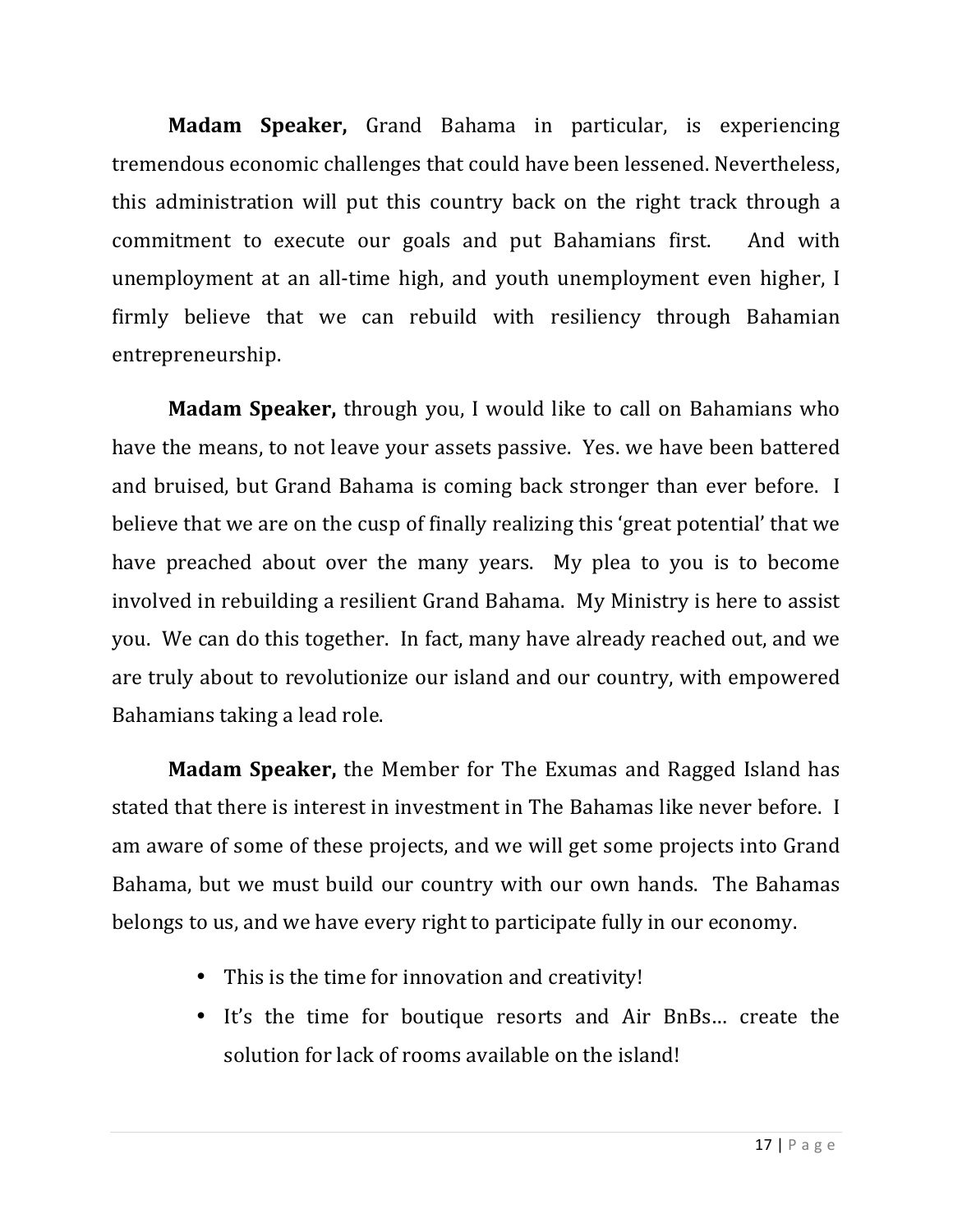- It's the time for new tourism product development... with two new cruise port terminals on the horizon!
- Grand Bahama... it's the time for manufacturing authenticallymade Bahamian products.
- It's time to dust off those ideas that you've shelfed. Now is the time for our people and our island to reach its potential!

**Madam Speaker,** 'Our Blueprint for Change' outlines the way forward for our country and clearly states our government's commitment to recover, rebuild and revolutionize our country.

Today, for Grand Bahama, there are ongoing projects that include:

- The Grand Bahama Shipyard reinvestment
- Doctors 'Flag-Ship' Hospital in Freeport
- Doctors Hospital Access Care Facility in Eight Mile Rock
- Carnival Cruise Port Development
- Royal Caribbean Cruise Port Development
- Milo Butler & Sons Downtown Development
- University of The Bahamas Downtown Campus
- Western Atlantic Medical School
- Ginn Proposed Re-Development
- Eight Mile Rock Administration Complex
- Holmes Rock Jr. High School
- And Other Capital Works Projects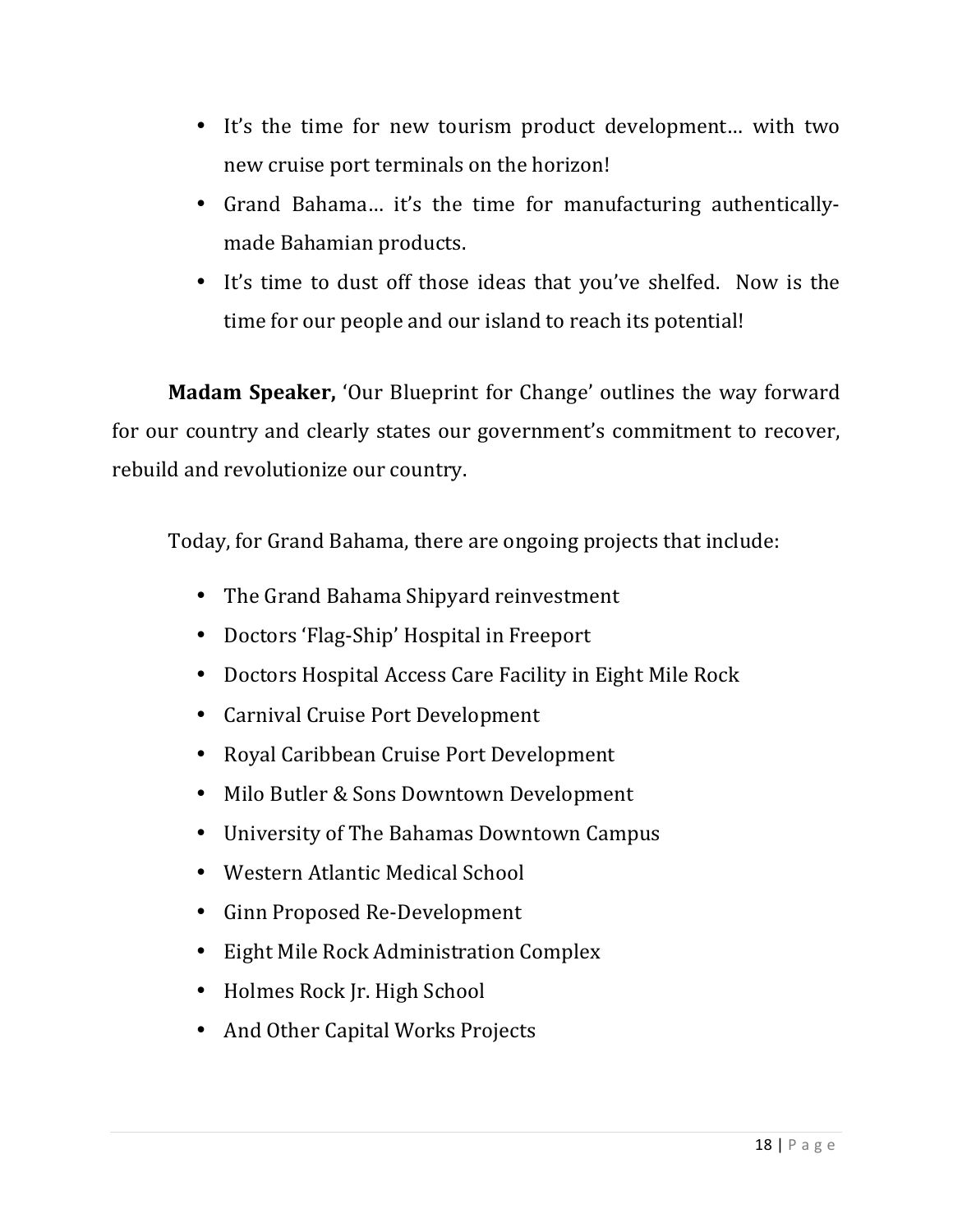And the Grand Lucayan Redevelopment; New Hospital with Oncology Center; and a Redeveloped Airport with a focus on logistics are high on the agenda of our Davis-led Administration.

**Madam Speaker,** developing a Master Plan for Grand Bahama Island is high on my agenda. Just as we've set out to harness the power of the maritime industry, including transshipment and logistics with spinoff opportunities for Bahamians; we will become the events and entertainment capital of The Bahamas; and also be known as the island of innovation.

**Madam Speaker,** we are also building a Ministry for Grand Bahama that is responsive to the cries of Grand Bahamians... that hears our plight, that advocates on our behalf, that ensures that we are not left behind. A ministry that addresses some of the vexing challenges that have plagued us so long. We are developing systems to increase efficiency, improve customer service, seamlessly connect with other government ministries, agencies and departments to get results, and respond accordingly.

The mere fact that so many of my cabinet colleagues visited Grand Bahama Island so quickly in our new administration is a clear demonstration of our commitment to Grand Bahama Island and getting the job done! We are united in this. For far too long our island and our people have been neglected. Today is indeed a new day! All hands are on deck, and we're gonna get it done!

**Madam Speaker, I** want a Grand Bahama where you can feel 'Compassionate Leadership.'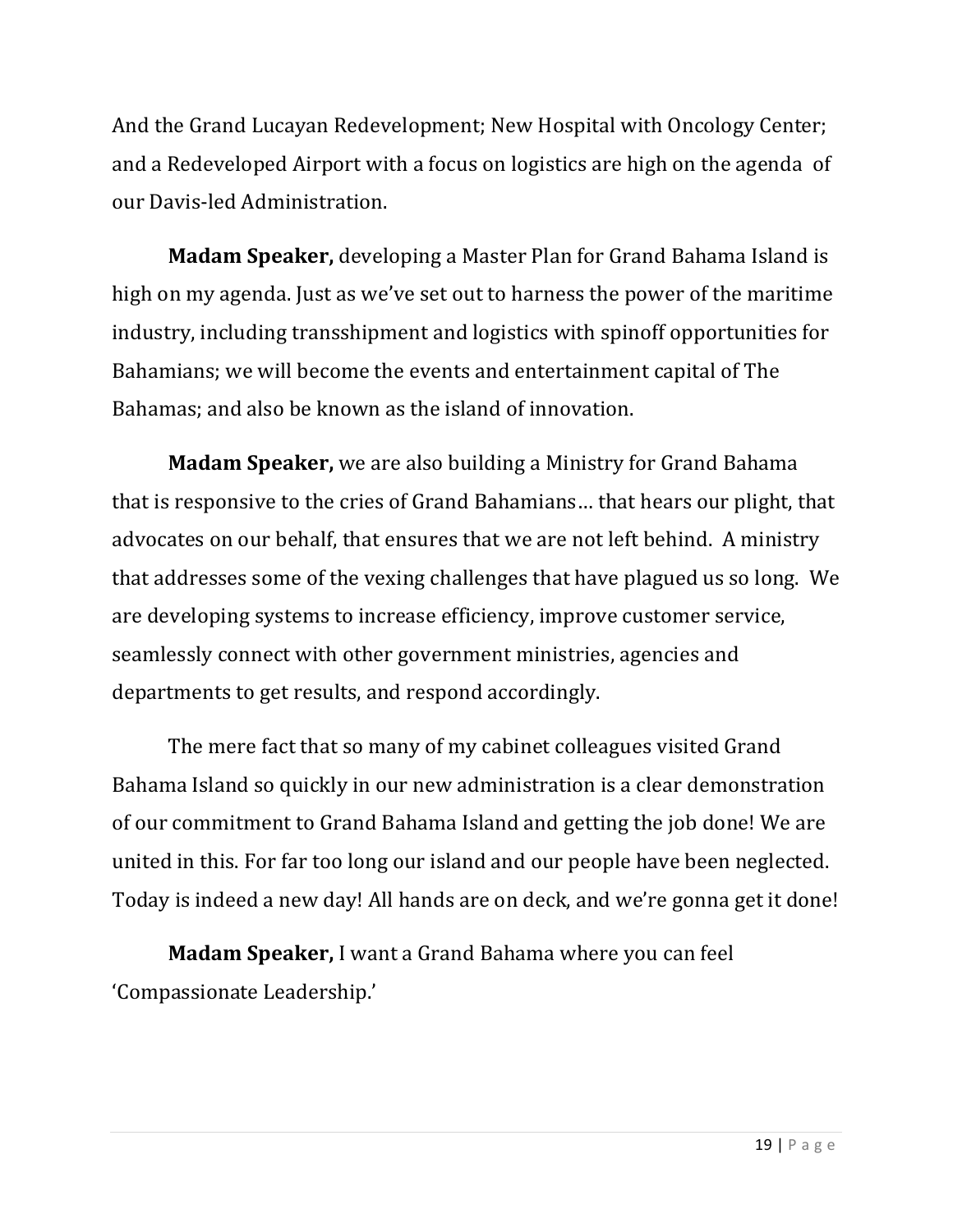I want a Grand Bahama where instead of sending out mass eviction notices right after elections, after the struggles of Dorian and the pandemic, that plans are worked out to keep Bahamians in their homes;

I want a Grand Bahama where people are treated with dignity when they are at their lowest and in need of assistance.

But more importantly, I want a Grand Bahama where people are thriving, living their best lives, taking advantage of the opportunities presented, and taking their rightful place in our country.

In conclusion, **Madam Speaker**, the people of this country spoke loudly on September  $16<sup>th</sup>$  and asked for a new day! Cognizant of the fact that we are tasked with creating a resilient Bahamas, while rebuilding the islands devastated by hurricanes; rather than going on vacation like the previous administration, we rolled up our sleeves and immediately got to work.

**Madam Speaker,** this is truly a brand-new day and definitely a new chapter for our country. There is no doubt in my mind that our people are ready for 'their' time, and for us to change the trajectory of our nation.

Pineridge and Grand Bahama residents, I admonish you, through **Madam Speaker,** in the words of Mother Teresa, "None of us, including me, ever do great things. But we can all do small things, with great love, and together we can do something wonderful." I am committed to building a constituency and island that will benefit and empower Bahamians; but I need your help, your support, your patience, your prayer.